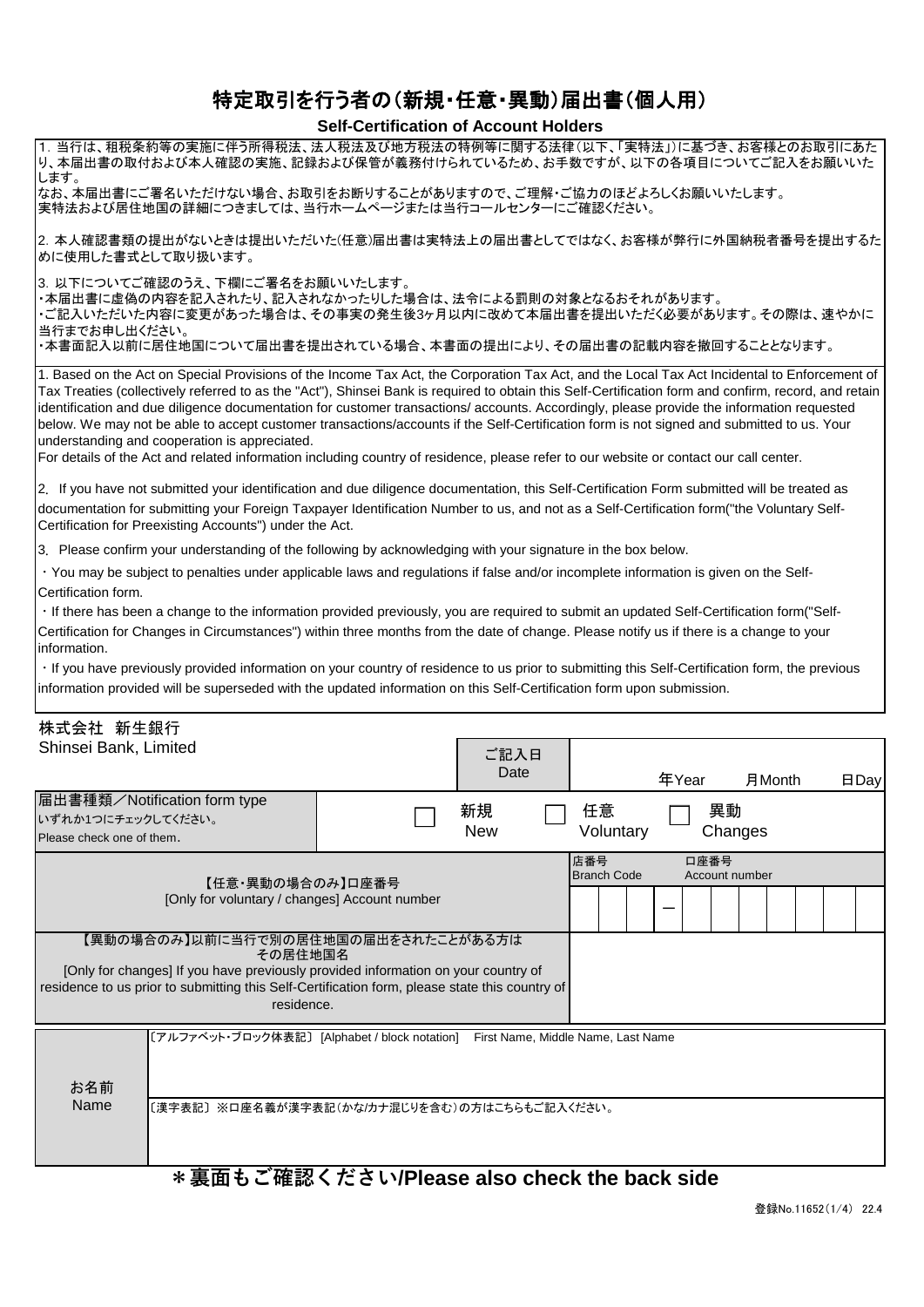| ご住所<br>Address                         | 〔アルファベット・ブロック体表記〕※日本のご住所のみ日本語表記可<br>in Japanese                                                                                                                                                                                                                                                                           |       |                                                                     | [Alphabet / block notation] * Only addresses in Japan can be written                                                                                                      |
|----------------------------------------|---------------------------------------------------------------------------------------------------------------------------------------------------------------------------------------------------------------------------------------------------------------------------------------------------------------------------|-------|---------------------------------------------------------------------|---------------------------------------------------------------------------------------------------------------------------------------------------------------------------|
| 生年月日<br>Date of Birth                  |                                                                                                                                                                                                                                                                                                                           | 年Year | 月Month                                                              | 日Day 生                                                                                                                                                                    |
|                                        |                                                                                                                                                                                                                                                                                                                           |       |                                                                     |                                                                                                                                                                           |
|                                        | 税務上の居住地国および居住地国ごとの外国納<br>税者番号/Foreign Taxpayer Identification<br>Number for each country of residence and<br>country of residence for tax purposes<br> 該当する国及び外国納税者番号は全てご記入くださ                                                                                                                                            |       | 国名/Country name                                                     | 外国納税者番号<br>/Foreign Taxpayer Identification Number<br>(提供できない場合は理由をご記入ください/If a Foreign<br>Taxpayer Identification Number cannot be provided,<br>please state the reason) |
|                                        | い/Please provide all applicable country(ies) and<br>Foreign Taxpayer Identification Number.                                                                                                                                                                                                                               |       | 日本/Japan                                                            | 居住地国が日本の場合は納税者番号の記入は不要です。<br>Taxpayer identification number is not required if the jurisdiction<br>of residence is Japan.                                                 |
|                                        | 該当の口欄にチェック図してください/Please place a<br>check in the corresponding □ column Ø<br>※米国籍/グリーンカード(米国永住権)保有の方は                                                                                                                                                                                                                     |       | 米国/USA                                                              | 別途W-9(当行制定様式)をご提出ください<br>Please submit W-9 separately                                                                                                                     |
| the U.S.), please check "USA".         | 「米国」にチェックをお願いします/* If you have U.S.<br>citizenship / green card (permanent residence in                                                                                                                                                                                                                                   |       | その他 Others<br>(居住地国をご記入ください。<br>Indicate the country of residence.) |                                                                                                                                                                           |
|                                        |                                                                                                                                                                                                                                                                                                                           |       |                                                                     | 保有なし/Not owned                                                                                                                                                            |
|                                        |                                                                                                                                                                                                                                                                                                                           |       |                                                                     | 保有なし/Not owned                                                                                                                                                            |
|                                        |                                                                                                                                                                                                                                                                                                                           |       | 居住地国なし N.A.                                                         | 納税者番号の記入は不要です。<br>Taxpayer Identification Number is not required.                                                                                                         |
|                                        |                                                                                                                                                                                                                                                                                                                           |       |                                                                     | ※パワーフレックス取引は日本国内に居住される個人のお客さまのみの取扱いとなります。居住地国で「そ<br>の他」又は「なし」を選択する場合にはお取引いただけないことがあります。                                                                                   |
|                                        |                                                                                                                                                                                                                                                                                                                           |       |                                                                     | ※PowerFlex accounts are available only for individual customers residing in Japan. PowerFlex<br>accounts may not be applicable if "Others" or "N.A." is selected.         |
|                                        |                                                                                                                                                                                                                                                                                                                           |       |                                                                     |                                                                                                                                                                           |
|                                        | 「ご住所」の所在地国と「税務上の居住地国」が相違する場合、相違する居住地国ごとの<br> 理由、または「税務上の居住地国」を有しない場合その理由。<br>If the country of residence of your "address" is different from the country of<br>residence for tax purposes, the reason for each different country of residence, or the<br>reason for not having a "country of residence for tax purposes". |       |                                                                     | 米国籍/グリーンカード保有<br>US citizenship / green card holder<br>その他/others (                                                                                                       |
|                                        |                                                                                                                                                                                                                                                                                                                           |       |                                                                     |                                                                                                                                                                           |
| その他参考情報<br>Other reference information |                                                                                                                                                                                                                                                                                                                           |       |                                                                     | (該当なければ記入不要です) (Not required if this is not apply to you.)                                                                                                                |

| (銀行処理欄)<br>受付日 |             |                      | 受付 | 確認書類<br>П.<br>$\Box$ | その他( | PFロ座開設と同時に確認 |          | 確認   |
|----------------|-------------|----------------------|----|----------------------|------|--------------|----------|------|
| 対象取引           | □<br>□<br>□ | PF口座開設<br>その他<br>その他 |    |                      |      | 受領報告         | 業務管理部に報告 | 報告者印 |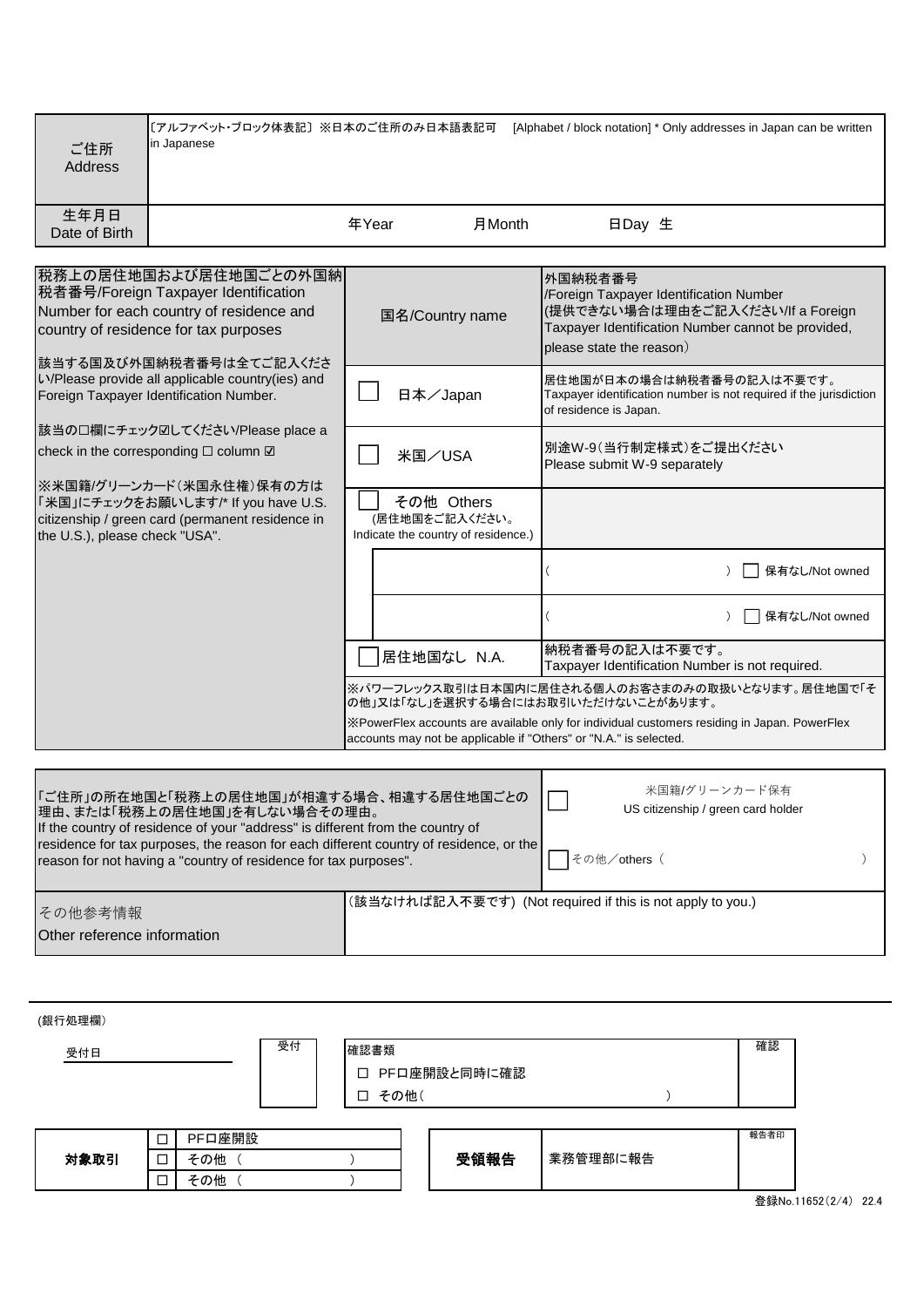## **【記入例】特定取引を行う者の(新規・任意・異動)届出書(個人用)**

|                                  | 株式会社 新生銀行                                                                                                                                                  |                                                                                   |                                                                                                                              |
|----------------------------------|------------------------------------------------------------------------------------------------------------------------------------------------------------|-----------------------------------------------------------------------------------|------------------------------------------------------------------------------------------------------------------------------|
|                                  | Shinsei Bank, Limited                                                                                                                                      | ご記入日                                                                              | 2022<br>4<br>1.                                                                                                              |
|                                  |                                                                                                                                                            | <b>Date</b>                                                                       | 年Year<br>月Month<br>$\overline{\mathsf{B}}$ Day                                                                               |
| 「新規」                             | 届出書種類/Notification form type<br>いすれか1つにチェックしてください。                                                                                                         | 新規                                                                                | 異動<br>任意                                                                                                                     |
| 新規に口座開設等を行う場合                    | Please check one of them.                                                                                                                                  | New                                                                               | Voluntary<br>Changes                                                                                                         |
| 「任意」                             | 【任意・異動の場合のみ】口座番号                                                                                                                                           |                                                                                   | 口座番号<br>店番号<br><b>Branch Code</b><br>Account number                                                                          |
| 新規及び異動に該当しないお<br>客さまで届出書を提出する場   | [Only for voluntary / changes] Account number                                                                                                              |                                                                                   | 0<br>0<br>0<br>0<br>0<br>0<br>0<br>0<br>0 !<br>0                                                                             |
| 合                                | 【異動の場合のみ】以前に当行で別の居住地国の届出をされたことがある方は」                                                                                                                       |                                                                                   |                                                                                                                              |
| 「異動」<br>これまで新規・任意・異動届出           | その居住地国名<br>[Only for changes] If you have previously provided information on your country of                                                               |                                                                                   |                                                                                                                              |
| 書の提出があり、新たに居住                    | residence to us prior to submitting this Self-Certification form, please state this country of                                                             |                                                                                   |                                                                                                                              |
| 地国に異動があった場合                      |                                                                                                                                                            | 〔アルファベット・ブロック体表記〕 [Alphabet / block notation] 「First Name, Middle Name, Last Name |                                                                                                                              |
|                                  | <b>TARO SHINSEI</b><br>お名前                                                                                                                                 |                                                                                   |                                                                                                                              |
|                                  | Name                                                                                                                                                       | 〔漢字表記〕※口座名義が漢字表記(かな/カナ混じりを含む)の方はこちらもご記入ください。                                      |                                                                                                                              |
|                                  | 新生 太郎                                                                                                                                                      |                                                                                   |                                                                                                                              |
|                                  |                                                                                                                                                            | * 裏面もご確認ください/Please also check the back side                                      |                                                                                                                              |
| 「新規」「任意」<br>現住所をご記入ください          |                                                                                                                                                            |                                                                                   | 登録No.10734(1/4) 22.1                                                                                                         |
| 「異動」                             | written in Japanese                                                                                                                                        |                                                                                   | (アルファベット・ブロック体表記) ※日本のご住所のみ日本語表記可 ― [Alphabet / block notation] * Only addresses in Japan can be l                           |
| 異動後のご住所をご記入くだ<br>さい。             | ご住所<br>Address<br>50 Example Street London, UK                                                                                                             |                                                                                   |                                                                                                                              |
|                                  |                                                                                                                                                            |                                                                                   |                                                                                                                              |
| 住所が海外の場合、必ずア<br>ルファベット(ローマ字)で記   | 生年月日<br>Date of Birth                                                                                                                                      | 1985 年Year<br>4 月Month                                                            | 1 日Day 生                                                                                                                     |
|                                  |                                                                                                                                                            |                                                                                   |                                                                                                                              |
| 入してください。                         | 税務上の居住地国および居住地国ごとの外国納                                                                                                                                      |                                                                                   | 外国纳税者番号                                                                                                                      |
|                                  | 税者番号/Foreign Taxpayer Identification<br>Number for each country of residence and                                                                           |                                                                                   | /Foreign Taxpayer Identification Number<br>(提供できない場合は理由をご記入ください/If a Foreign                                                 |
|                                  | country of residence for tax purposes                                                                                                                      | ▲ 国名/Country name                                                                 | Taxpayer Identification Number cannot be provided,                                                                           |
|                                  | 該当する国及び外国納税者番号は全てご記入くださ                                                                                                                                    |                                                                                   | please state the reason)                                                                                                     |
|                                  | LVPlease provide all applicable country(ies) and<br>Foreign Taxpayer Identification Number.                                                                | ✓<br>日本/Japan                                                                     | 居住地国が日本の場合は納税者番号の記入は不要です。<br>Taxpayer identification number is not required if the<br>jurisdiction of residence is Japan.    |
|                                  | 該当の口欄にチェック図してください/Please place a                                                                                                                           |                                                                                   |                                                                                                                              |
| 「新規」「任意」<br>該当する居住地国にチェック        | check in the corresponding $\square$ column $\square$                                                                                                      | ✓<br>米国/USA                                                                       | 別途W-9(当行制定様式)をご提出ください<br>Please submit W-9                                                                                   |
| をつけてください。                        | ※米国籍/グリーンカード(米国永住権)保有の方は                                                                                                                                   | その他 Others                                                                        |                                                                                                                              |
| 居住地国が日本の場合は納<br>税者番号欄への記入は不要     | 「米国」にチェックをお願いします/* If you have a-U.S.<br>citizenship / green card (permanent residence in                                                                  | イエイル国をご記入ください。<br>Indicate the country of                                         |                                                                                                                              |
| です。                              | the U.S.), please check "USA".                                                                                                                             | residence.)<br>英国                                                                 | 0123456789<br>) □ 保有なし/Not owned                                                                                             |
| 「異動」<br>異動後の居住地国として該当            |                                                                                                                                                            |                                                                                   |                                                                                                                              |
| するものにチェックをつけてく                   |                                                                                                                                                            | 中国                                                                                | 0876543210<br>) □ 保有なし/Not owned                                                                                             |
| ださい。「その他」にチェックを<br>つけた場合、居住地国もご記 |                                                                                                                                                            | 居住地国なし N.A.                                                                       | 納税者番号の記入は不要です。<br>Taxpayer Identification Number is not required.                                                            |
| 入ください。納税者番号を有                    |                                                                                                                                                            |                                                                                   | ※パワーフレックス取引は日本国内に居住される個人のお客さまのみの取扱いとなります。 居住地国で                                                                              |
| する場合は、納税者番号もご<br>記入ください。         |                                                                                                                                                            |                                                                                   | 「その他」又は「なし」を選択する場合にはお取引いただけないことがあります。<br>X PowerFlex accounts are available only for individual customers residing in Japan. |
|                                  |                                                                                                                                                            |                                                                                   | PowerFlex accounts may not be applicable if "Others" or "N.A." is selected.                                                  |
|                                  | 『ご住所』の所在地国と「税務上の居住地国」が相違する場合、相違する居住地国ごとの                                                                                                                   |                                                                                   | 米国籍/グリーンカード保有                                                                                                                |
|                                  | 理由、または「税務上の居住地国」を有しない場合その理由。<br>If the country of residence of your "address" is different from the country of                                             |                                                                                   | US citizenship / green card holder                                                                                           |
|                                  | residence for tax purposes, the reason for each different country of residence, or<br>the reason for not having a "country of residence for tax purposes". |                                                                                   | その他/others(                                                                                                                  |